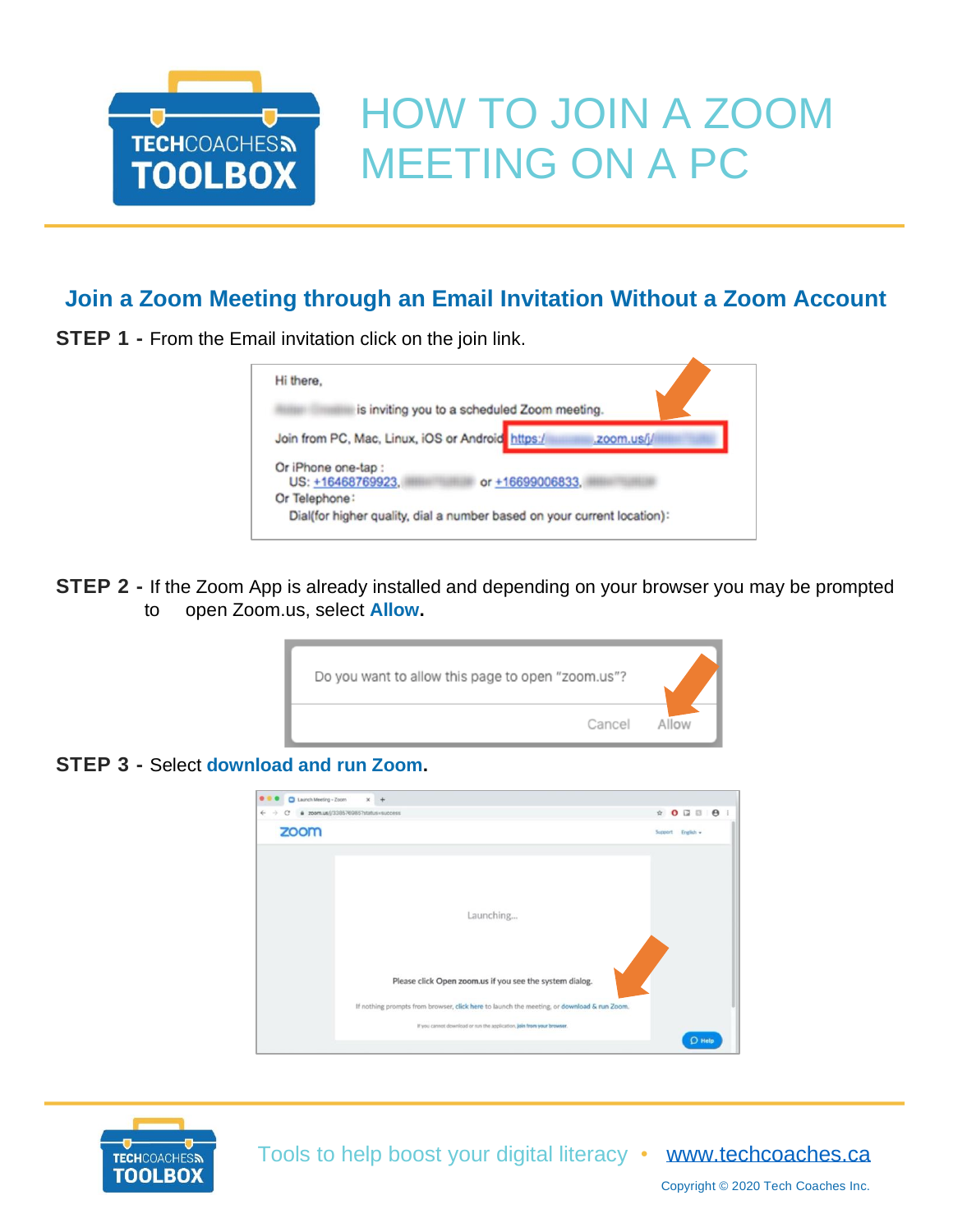**STEP 4 -** Once the file is downloaded, double-click the file to start installation.

NOTE: Depending on your browser the downloaded file may not appear in the bottom left of the screen (as shown), or it may be in the upper right corner. Alternatively, you can find it within the Finder or Files Explorer App located under the Downloads Library.



a. You may have to allow your browser or PC to download zoom.us if you see this then select **Run** or **Allow.**



b. The Zoom application will also ask permission to access files in your Downloads folder, select **OK**.



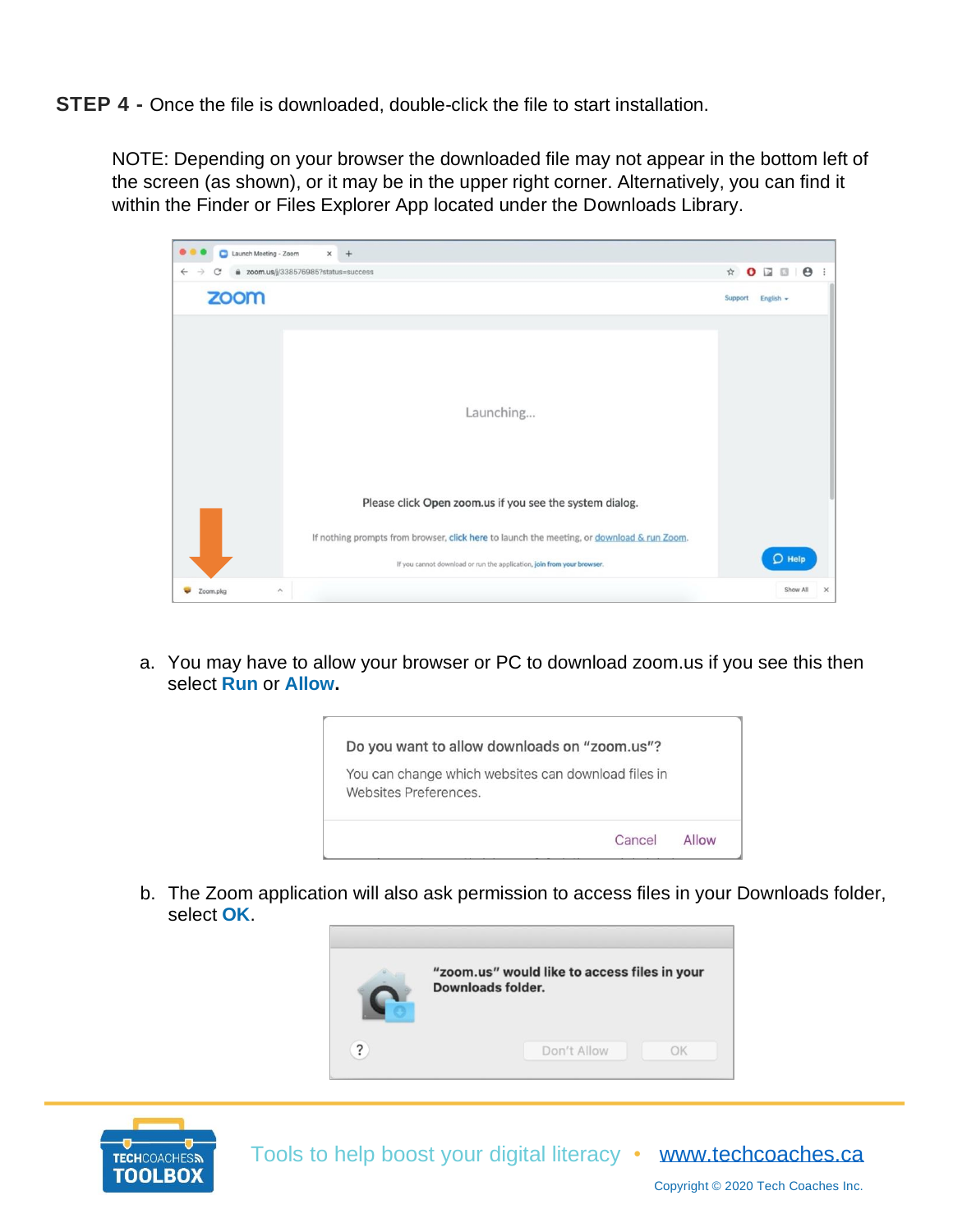**STEP 5 -** The Zoom application will then open once successfully installed. Select **Join a Meeting**.



**STEP 6 -** In the field box **Meeting ID or Personal Link Name** enter the URL provided by the host or the Hosts Event Name if given.

NOTE: The Meeting ID is the same as the last 9-11 digits of the Zoom Link as received on the original email invite. Type in your name as you would like to it appear to others on the call. Provide a check mark to **Don't connect my audio** & **Turn off my video** if you are connecting to a large conference or webinar as just an observing attendee.

NOTE: If this is not your regular PC uncheck mark **Remember my name for future meetings**. Select **Join.**

| Meeting ID or Personal Link Name                               |
|----------------------------------------------------------------|
| Your Name<br>Your Name                                         |
| Remember my name for future meetings<br>Don't connect to audio |



Copyright © 2020 Tech Coaches Inc.